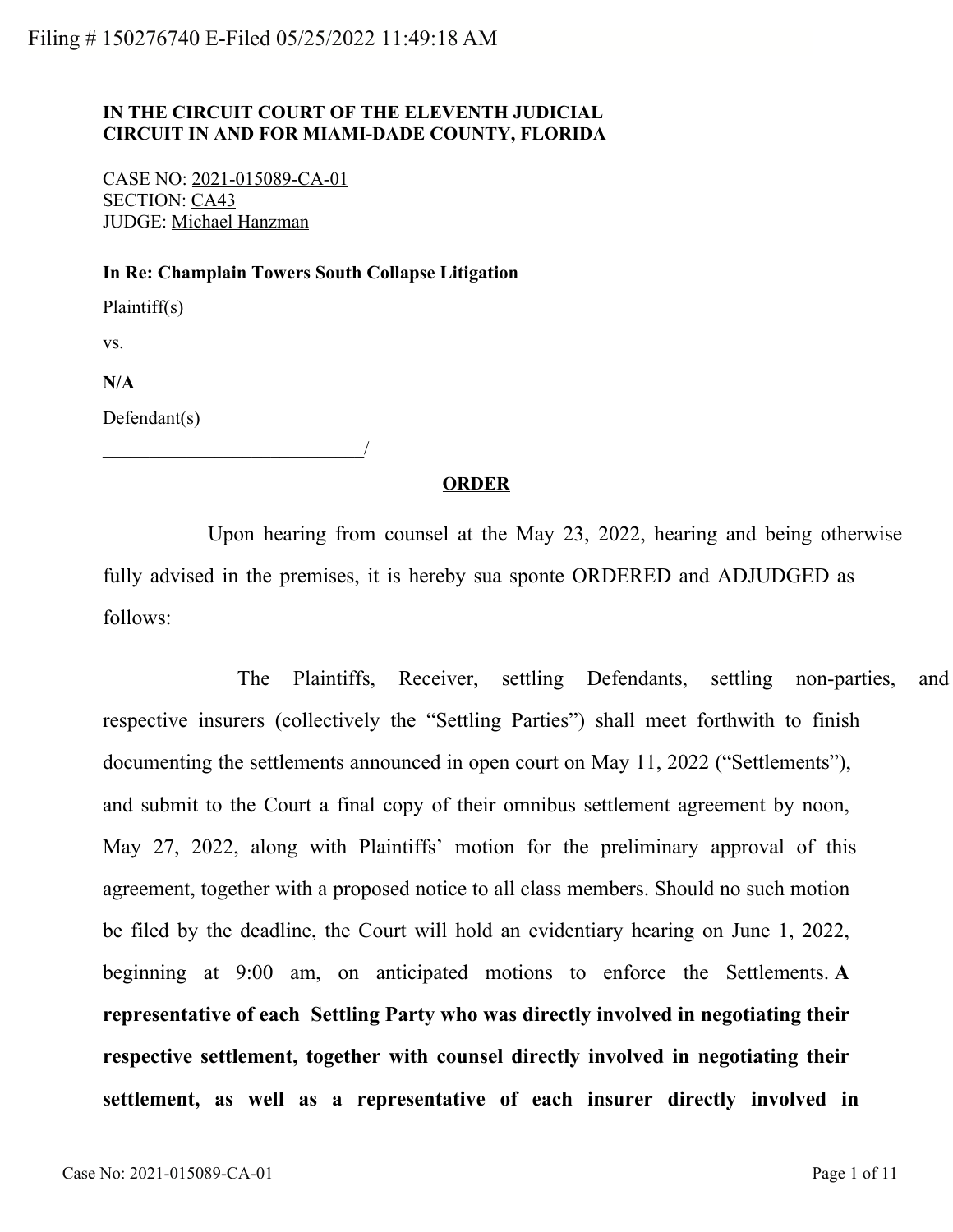**negotiating their insured settlement ( and each insurer's counsel dir**e**ctly involved in negotiating their insured's settlement) are to report in person to this evidentiary hearing, unless a motion to appear via Zoom is supported by good cause and granted prior to the hearing.** 

**DONE** and **ORDERED** in Chambers at Miami-Dade County, Florida on this 25th day of May, 2022.

Abbel Alphage 1134

2021-015089-CA-01 05-25-2022 11:34 AM Hon. Michael Hanzman **CIRCUIT COURT JUDGE** Electronically Signed

No Further Judicial Action Required on **THIS MOTION**

CLERK TO **RECLOSE** CASE IF POST JUDGMENT

## **Electronically Served:**

Aaron Jacobs, ajacobs@butler.legal Aaron Jacobs, dmarquith@butler.legal Aaron M. Jacobs, ajacobs@butler.legal Aaron M. Jacobs, dmarquith@butler.legal Aaron M. Jacobs, aalbelo@butler.legal Aaron Podhurst, apodhurst@podhurst.com Aaron Podhurst, dricker@podhurst.com Adam A Schwartzbaum, adams@moskowitz-law.com Adam A Schwartzbaum, service@moskowitz-law.com Adam A Schwartzbaum, dione@moskowitz-law.com Adam Moskowitz, adam@moskowitz-law.com Adam Moskowitz, dione@moskowitz-law.com Adam Moskowitz, service@moskowitz-law.com Alfred Armas, alfred@armaslaw.com Alison E Patino, apatino@patinolaw.com Amanda Anderson, AAnderson@insurance-counsel.com Amanda K Anderson, eservice@insurance-counsel.com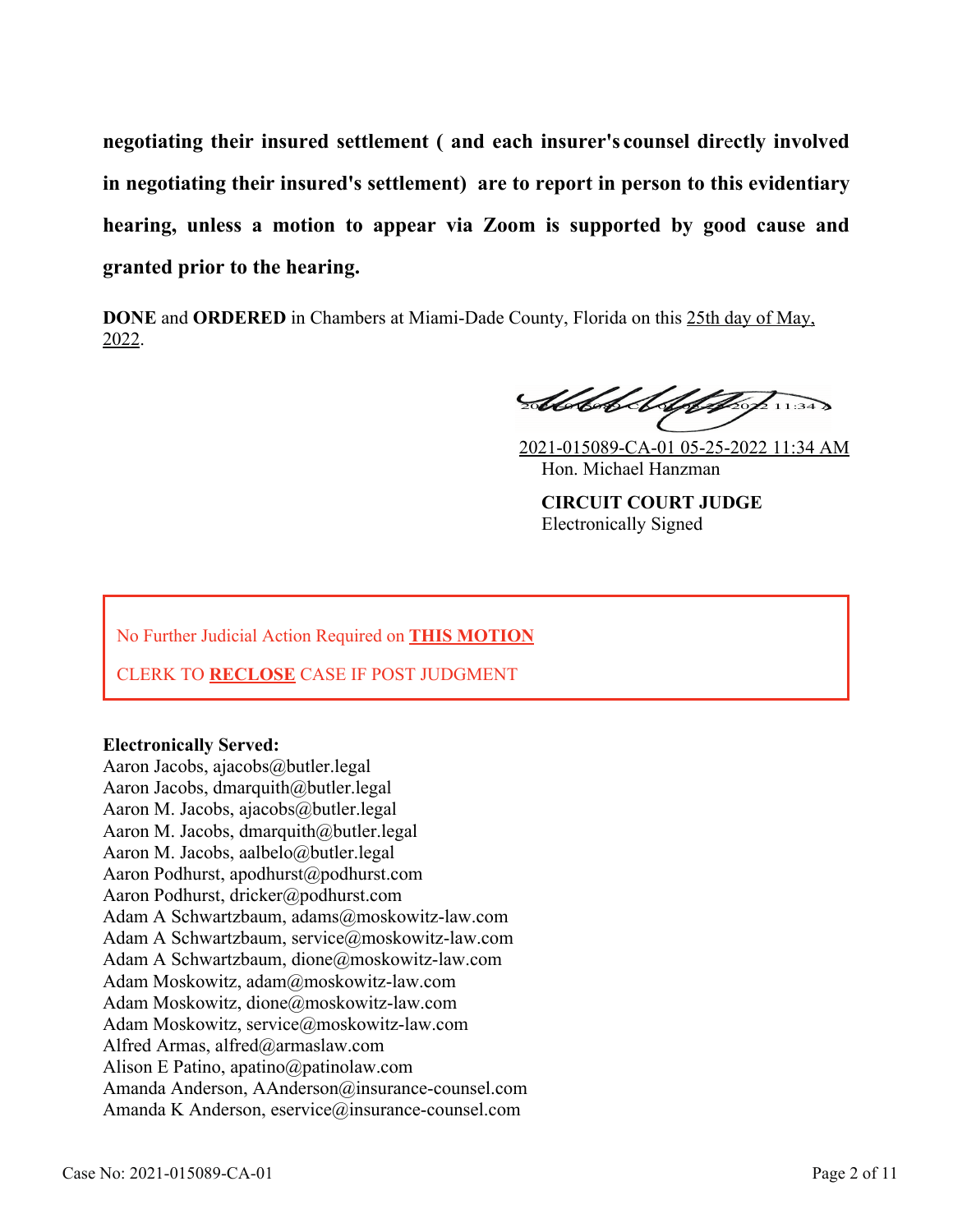Amanda K Anderson, aanderson@insurance-counsel.com Amanda K Anderson, InsuranceCounsel2050@gmail.com Ana Angelica Viciana, anita@miamidade.gov Ana Angelica Viciana, mbarber@miamidade.gov Andrew B. Yaffa, aby@grossmanroth.com Andrew B. Yaffa, omb@grossmanroth.com Andrew M Feldman, feldmana@kleinpark.com Andrew M Feldman, montanem@kleinpark.com Andrew M Feldman, piersonj@kleinpark.com Andrew P. Gold, Esq., andrew.gold@akerman.com Andrew P. Gold, Esq., jill.parnes@akerman.com Andrew Paul Gold, andrew.gold@akerman.com Andrew Paul Gold, jill.parnes@akerman.com Andrew Paul Gold, bobbi.engelke@akerman.com Andrew Russell Kruppa, andrew.kruppa@squirepb.com Andrew Russell Kruppa, patricia.sullivan@squirepb.com Andrew Russell Kruppa, FLA\_Dckt@squirepb.com Anthony Chiarello, anthony@chiarellolegal.com Anthony Chiarello, ACL.001@chiarellolegal.com Anthony J Carriuolo, acarriuolo@bergersingerman.com Anthony J Carriuolo, mnewland@bergersingerman.com Anthony J Carriuolo, drt@bergersingerman.com Anthony Perez, aperez@hsmpa.com Ariella J Ederi, ariella.ederi@pillsburylaw.com Aron Raskas, araskas@gunster.com Aron Raskas, avalido@gunster.com Aron Raskas, eservice@gunster.com Aryeh Kaplan, aryeh.kaplan@pillsburylaw.com Aryeh Kaplan, nydocket@pillsburylaw.com Aryeh Kaplan, miadocket@pillsburylaw.com Benjamin Fernandez IV, bfernandez@silvasilva.com Benjamin Fernandez IV, mromera@silvasilva.com Benjamin Fernandez, IV, bfernandez@silvasilva.com Benjamin Fernandez, IV, tgomez@silvasilva.com Bernadette Vazquez, bvazquez@klugerkaplan.com Bernadette Vazquez, clong@klugerkaplan.com Beth Moon, beth.moon@hoganlovells.com Beth Moon, miamidocketing@hoganlovells.com Bradford R. Sohn, brad@bradsohnlaw.com Bradford R. Sohn, paralegal@bradsohnlaw.com Bradford R. Sohn, service.bradsohnlaw@gmail.com Bradley J Edwards, staff.efile@epllc.com Bradley J Edwards, brad@epllc.com Bradley J Edwards, maria@epllc.com Brenda Radmacher, brenda.radmacher@akerman.com Bret M Feldman, feldmanb@phelps.com Bret M Feldman, yolanda.vazquez@phelps.com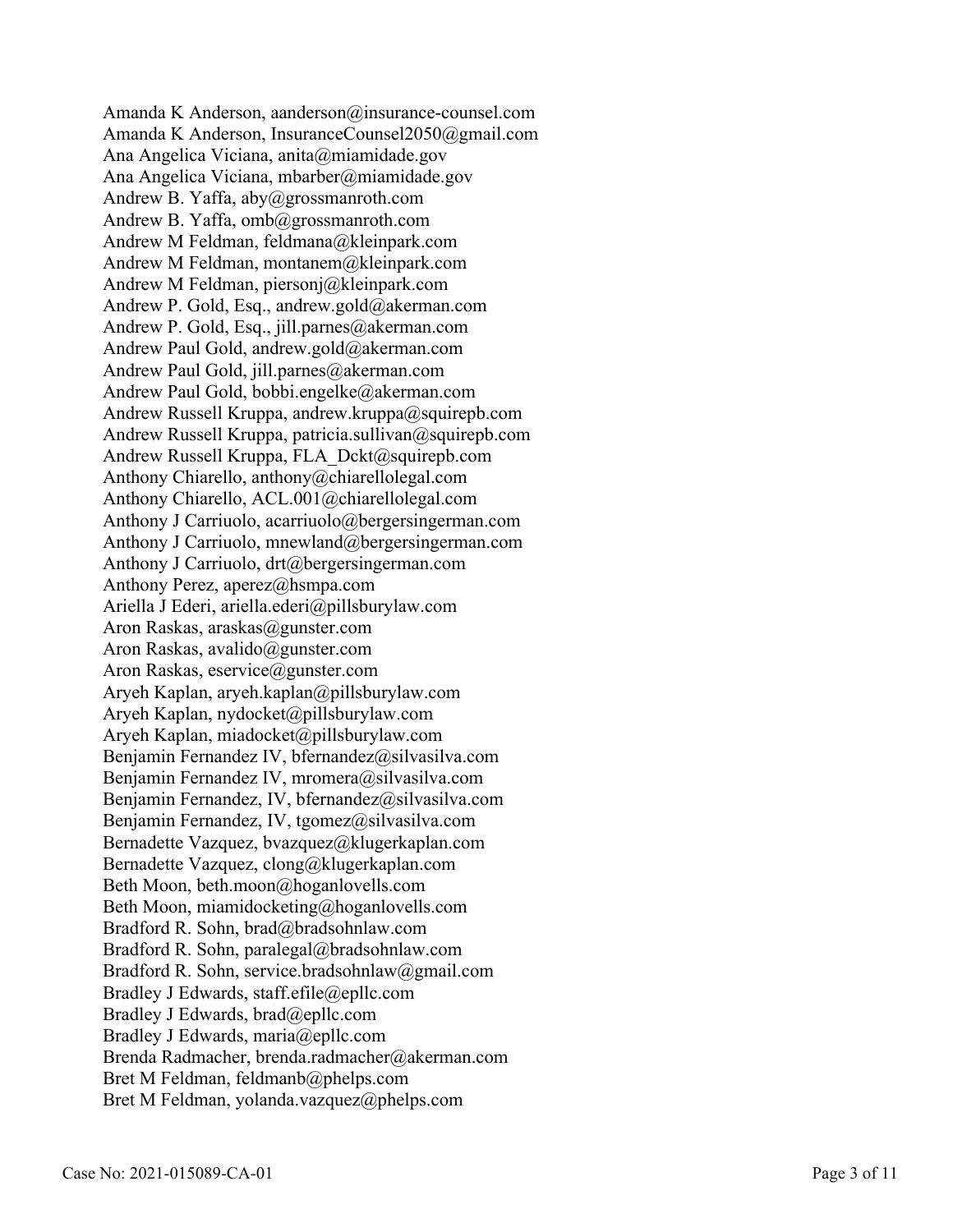Brian S Dervishi, bdervishi@wdpalaw.com Brian S Dervishi, service@wdpalaw.com Bruce Alan Katzen, bkatzen@klugerkaplan.com Bruce Alan Katzen, cfalla@klugerkaplan.com Bruce Alan Katzen, probate@klugerkaplan.com Carlos A. Velasquez, CVelasquez@VDLawyers.com Carlos A. Velasquez, Andrea@VDLawyers.com Carlos E Silva, csilva@silvasilva.com Carlos E Silva, mromera@silvasilva.com Carlos M. Macias, macias@leesfield.com Carlos M. Macias, becerra@leesfield.com Carlos M. Macias, abreu@leesfield.com Caroline Catchpole Spradlin, caroline.spradlin@phelps.com Caroline Catchpole Spradlin, samantha.powell@phelps.com Carolyn M. Luna, cluna@patinolaw.com Charles M-P George, e-service@cmpg-law.com Charles M-P George, cgeorge@cmpg-law.com Charles M-P George, bphillips@cmpg-law.com Christine L. Welstead, christine.welstead@bowmanandbrooke.com Christine L. Welstead, ashleigh.carroll@bowmanandbrooke.com Christine L. Welstead, lisa.morales@bowmanandbrooke.com Christopher L Barnett, barnettch@gtlaw.com Christopher L Barnett, nicauda@gtlaw.com Christopher S Carver, christopher.carver@akerman.com Christopher S Carver, cary.gonzalez@akerman.com Christopher T. Beck, cbeck@grsm.com Christopher T. Beck, jsoto@grsm.com Clinton C. Lyons Jr., kkirkland@morankidd.com Cole Scott & Kissane PA, Ryan.Charlson@csklegal.com Cole Scott & Kissane PA, Ryan.Soohoo@csklegal.com Cole Scott & Kissane PA, Construction.FTLW@csklegal.com Cosme Caballero, ccaballero@deutschblumberg.com Cosme Caballero, kdominguez@deutschblumberg.com Cosme Caballero, Esq., ccaballero@deutschblumberg.com Cosme Caballero, Esq., bblumberg@deutschblumberg.com Curtis Miner, curt@colson.com Curtis Miner, claudiav@colson.com Curtis Miner, eservice@colson.com Daniel Y Gielchinsky, dan@dgimlaw.com Daniel Y Gielchinsky, eservice@dgimlaw.com Daniel Y Gielchinsky, colleen@dgimlaw.com David B. Weinstein, weinsteind@gtlaw.com David B. Weinstein, thomasm@gtlaw.com David L Rosinsky Esq., LUKSFLL-Pleadings@LS-LAW.COM David L Rosinsky Esq., Drosinsky@insurancedefense.net David L Rosinsky Esq., spare@insurancedefense.net David M Wells, dwells@gunster.com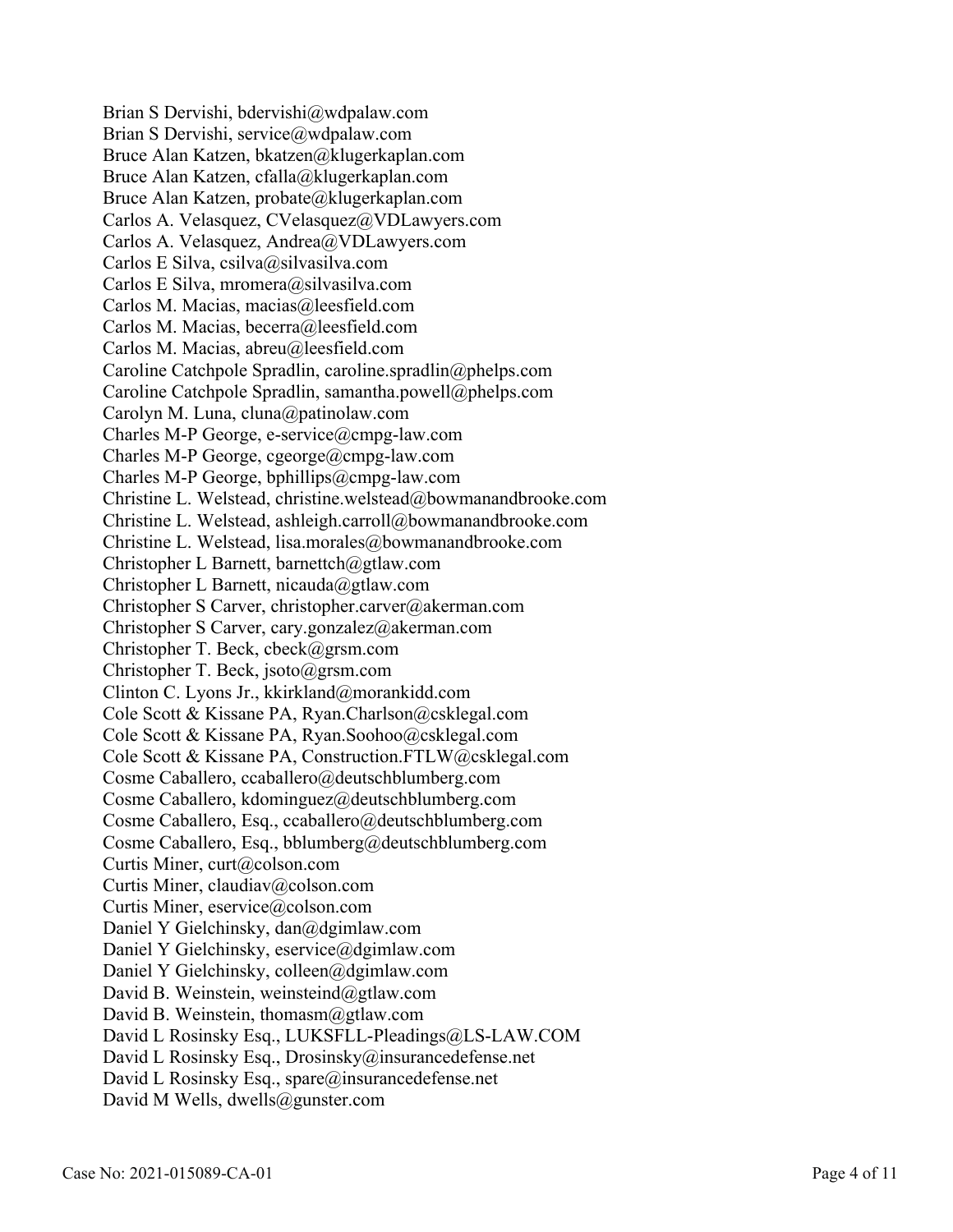David M Wells, dculmer@gunster.com David M. Murray, dmmurray@miami-airport.com David M. Murray, dmmurray@miami-airport.com David M. Murray, rmartin@miami-airport.com David M. Wells, dwells@gunster.com David M. Wells, dculmer@gunster.com David M. Wells, eservice@gunster.com David Stanoch, david@honiklaw.com Dorian N. Daggs, ddaggs@hsmpa.com Douglas J. Kress, dkress@schwedpa.com Douglas J. Kress, lrandell@schwedpa.com Douglas J. Kress, amarcus@schwedpa.com Dustin Blumenthal, dblumenthal@goldbergsegalla.com Dustin Blumenthal, ppowers@goldbergsegalla.com Dustin C. Blumenthal, dblumenthal@goldbergsegalla.com Dustin C. Blumenthal, ppowers@goldbergsegalla.com E. Bruce Johnson, johnson@jambg.com E. Bruce Johnson, young@jambg.com Edward Hernandez, serviceehernandez@falkwaas.com Edward Hernandez, MSalvarrey@falkwaas.com Edward Marod, emarod@gunster.com Edward Marod, dpeterson@gunster.com Edward R. Blumberg, erb@deutschblumberg.com Edward R. Blumberg, rmitchell@deutschblumberg.com Edward R. Blumberg, kdominguez@deutschblumberg.com Elliot H. Scherker, scherkere@gtlaw.com Elliot H. Scherker, miamiappellateservice@gtlaw.com Eric P. Hockman, ehockman@wsh-law.com Eric P. Hockman, lmartinez@wsh-law.com Eric Page Hockman, ehockman@wsh-law.com Eric Page Hockman, mgaines@wsh-law.com Eric Page Hockman, faubi@wsh-law.com Eric S Kay, ekay@kttlaw.com Eric S Kay, ga@kttlaw.com Eric S Kay, agarcia@kttlaw.com Esther Ruderman, eruderman@conroysimberg.com Esther Ruderman, eservicewpb@conroysimberg.com Esther Ruderman, aroberts@conroysimberg.com Felipe Gonzalez, fggonzalez@kelleykronenberg.com Felipe Gonzalez, afilippi@kelleykronenberg.com Felipe Gonzalez, mburkett@kelleykronenberg.com Frank Florio, FFlorio@gunster.com George R Truitt Jr., george.truitt@csklegal.com George R Truitt Jr., construction.miami@csklegal.com Gonzalo Barr, gbarr@dldlawyers.com Gonzalo Barr, viviane@dldlawyers.com Gonzalo Dorta, grd@dortalaw.com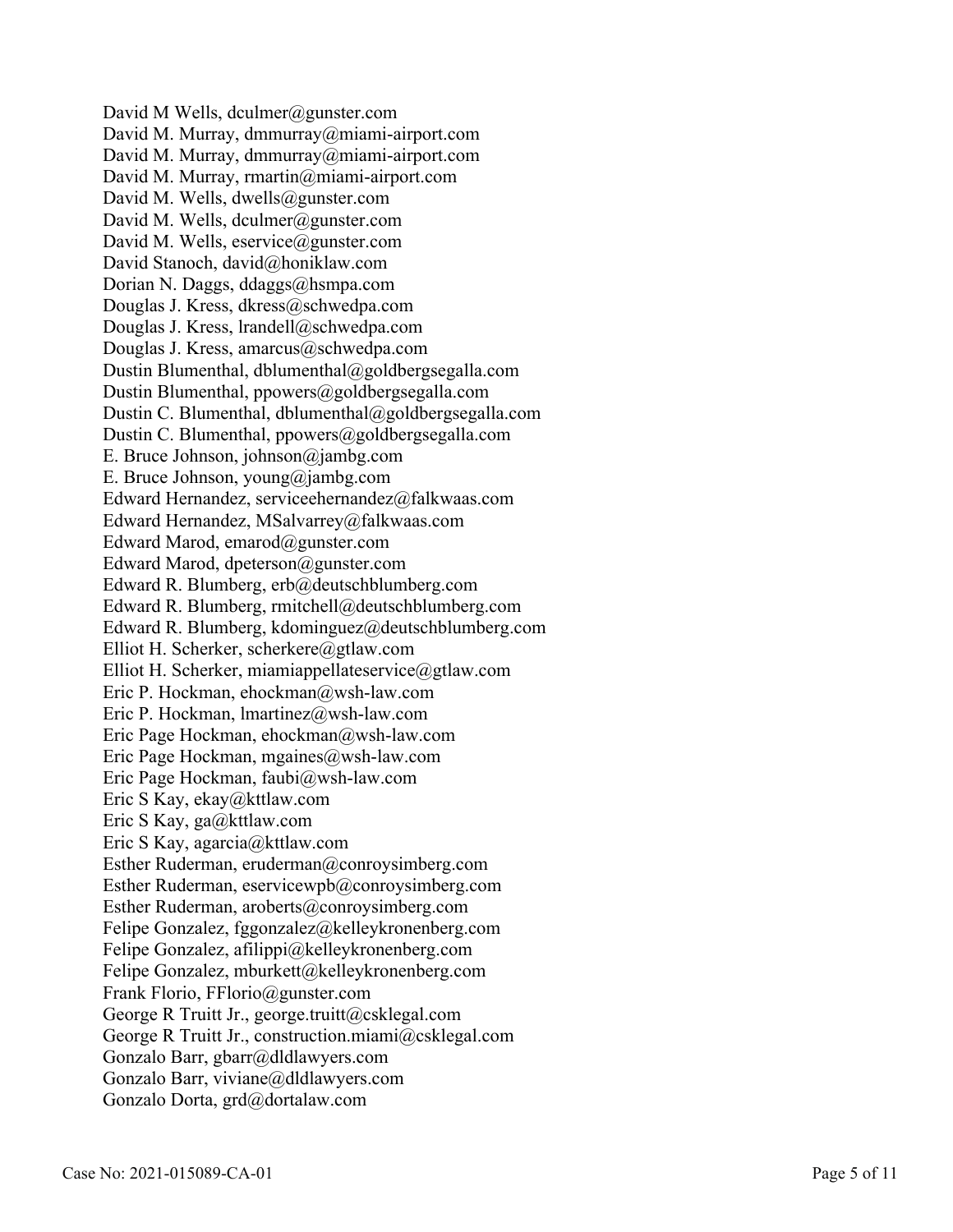Gonzalo R Dorta, grd@dortalaw.com Gonzalo R Dorta, jpedraza@dortalaw.com Gonzalo R Dorta, jgonzalez@dortalaw.com Graham LippSmith, g@lippsmith.com Graham LippSmith, mb@lippsmith.com Graham LippSmith, cca@lippsmith.com Gregory J Kahn, gkahn@boydjen.com Gregory J Kahn, jsaiz@boydjen.com Gregory J Kahn, mkruemmel@boydjen.com H. Clay Roberts, gloria@robertspa.com H. Clay Roberts, roberts@robertspa.com H. Clay Roberts, jennifer@robertspa.com Hali E Marsocci, Hali@RomanoLawGroup.com Hali E Marsocci, Becky@RomanoLawGroup.com Hali E Marsocci, Service@RomanoLawGroup.com Harley S. Tropin Esq., hst@kttlaw.com Harley S. Tropin Esq., sf@kttlaw.com Harley Tropin, hst@kttlaw.com Harold J. Lang, III, hlang@wwhgd.com Harold J. Lang, III, hjohnson@wwhgd.com Harold J. Lang, III, njordahl@wwhgd.com Harold Lang III, hlang@wwhgd.com Harold Lang III, dmallqui@wwhgd.com Henry Lawrence Perry, lperry@perry-young.com Henry Lawrence Perry, frichard@perry-young.com Henry N. Wixon, henry.wixon@nist.gov Houston S. Park III, parkh@kleinpark.com Houston S. Park III, harriss@kleinpark.com Howard Kraft Pita, spita@pwdlawfirm.com Howard Kraft Pita, lalvarez@pwdlawfirm.com Howard Kraft Pita, pitaservice@pwdlawfirm.com Howard M Bushman, howard@moskowitz-law.com Howard M Bushman, dione@moskowitz-law.com Ira L Libanoff, ilibanoff@flblawyers.com Ira L Libanoff, jfrometa@flblawyers.com JOHN H RUIZ, jruiz@msprecoverylawfirm.com JOHN H RUIZ, serve@msprecoverylawfirm.com JOHN H RUIZ, jruiz@msprecovery.com Janel C. Diamond, jdiamond@gunster.com Javier A. Lopez Esq., jal@kttlaw.com Javier A. Lopez Esq., ya@kttlaw.com Javier A. Lopez Esq., fsr@kttlaw.com Javier Zapata, jzapata@miamidade.gov Jeffrey Lee Newsome II, jeffrey.newsome@phelps.com Jeffrey Lee Newsome II, samantha.powell@phelps.com Jeffrey Michael Cohen, jmcohen@carltonfields.com Jeffrey Michael Cohen, schacon@carltonfields.com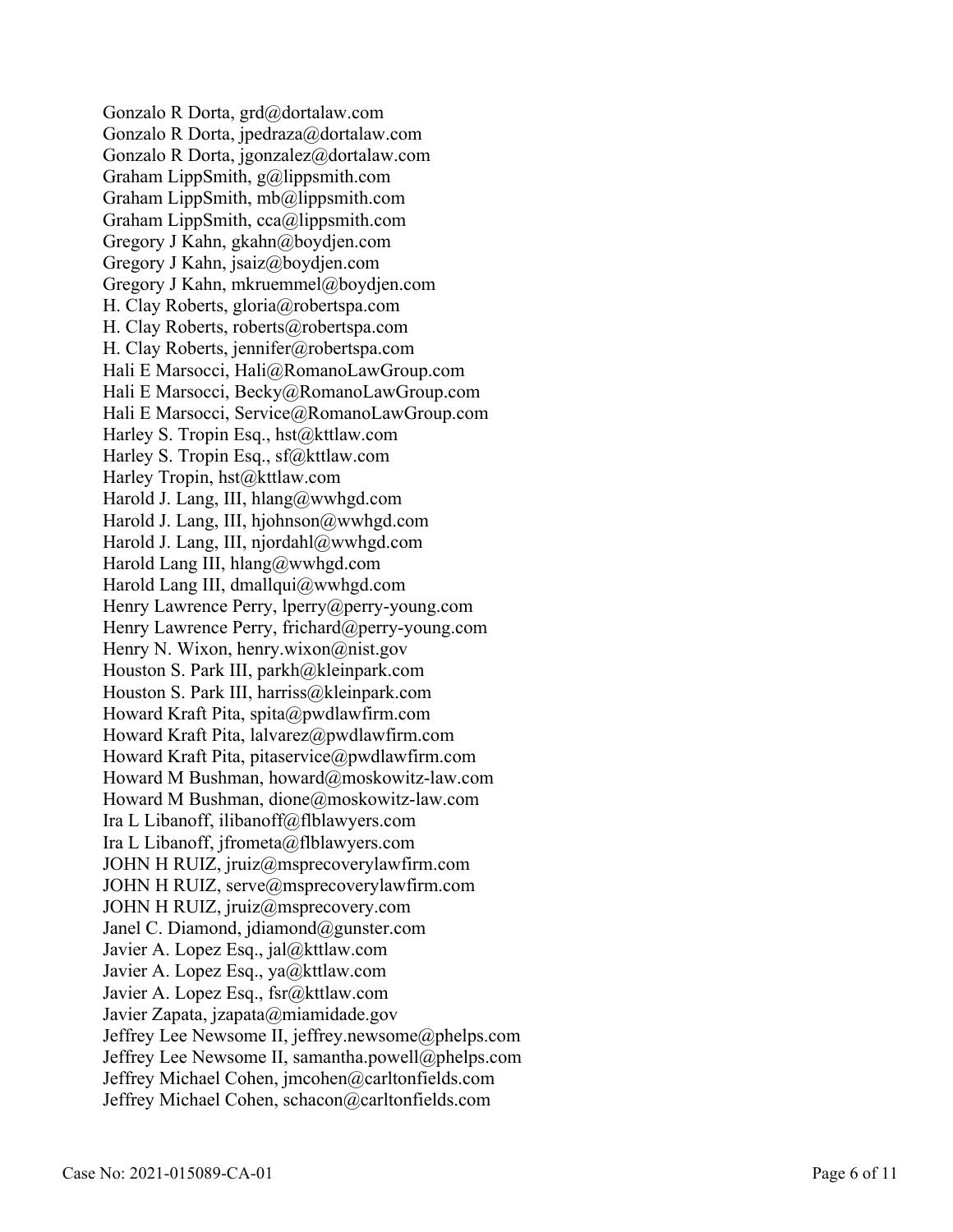Jeffrey Michael Cohen, miaecf@cfdom.net Jennifer Glasser, kelly.connolly@akerman.com Jennifer Glasser, joan.davis@akerman.com Jennifer Glasser, jennifer.glasser@akerman.com Jennifer Glasser, kelly.connolly@akerman.com Jennifer Glasser, kim.stathopulos@akerman.com Jillian M Askren, askrenj@gtlaw.com Jillian M Askren, thomasm@gtlaw.com Joel L McNabney, jmcnabney@rc.com Joel L McNabney, akatz@rc.com Joel L McNabney, kgratia@rc.com John B. Morgan, jmorgan@forthepeople.com John B. Morgan, kmitnik@forthepeople.com John B. Morgan, andrew@forthepeople.com John Davis, jdavis@slackdavis.com John H. Ruiz, jruiz@msprecoverylawfirm.com John H. Ruiz, serve@msprecoverylawfirm.com John H. Ruiz, afernandez@msprecoverylawfirm.com John Romano, John@RomanoLawGroup.com John Scarola, scarolateam@searcylaw.com John Scarola, mmccann@searcylaw.com John Scarola, scarolateam@searcylaw.com Jonathan E Kanov, jekanov@mdwcg.com Jonathan E Kanov, kafriday@mdwcg.com Jordi Guso, jguso@bergersingerman.com Jordi Guso, drt@bergersingerman.com Jordi Guso, fsellers@bergersingerman.com Jorge A Calil Esq., jorge@jcalillaw.com Jorge A Calil Esq., jeannie.calillaw@gmail.com Jorge L. Piedra, jpiedra@kttlaw.com Jorge L. Piedra, ga@kttlaw.com Jorge Silva, jsilva@silvasilva.com Jorge Silva, csilva@silvasilva.com Jorge Silva, hsoto@silvasilva.com Joseph H. Serota, jserota@wsh-law.com Joseph H. Serota, lmartinez@wsh-law.com Joseph M. Kaye, joseph@moskowitz-law.com Joseph M. Kaye, dione@moskowitz-law.com Josh M Rubens, jrubens@klugerkaplan.com Josh M Rubens, cfernandez@klugerkaplan.com Josh M Rubens, probate@klugerkaplan.com Joshua D Fuller, jfuller@fullerlawyers.com Joshua D Fuller, lposch@fullerlawyers.com Joshua Talcovitz, TalcovitzJ@kleinpark.com Jourdan Leslie Weltman, jw0326@universalproperty.com Jourdan Leslie Weltman, subrogationservice@universalproperty.com Jourdan Leslie Weltman, vm1217@universalproperty.com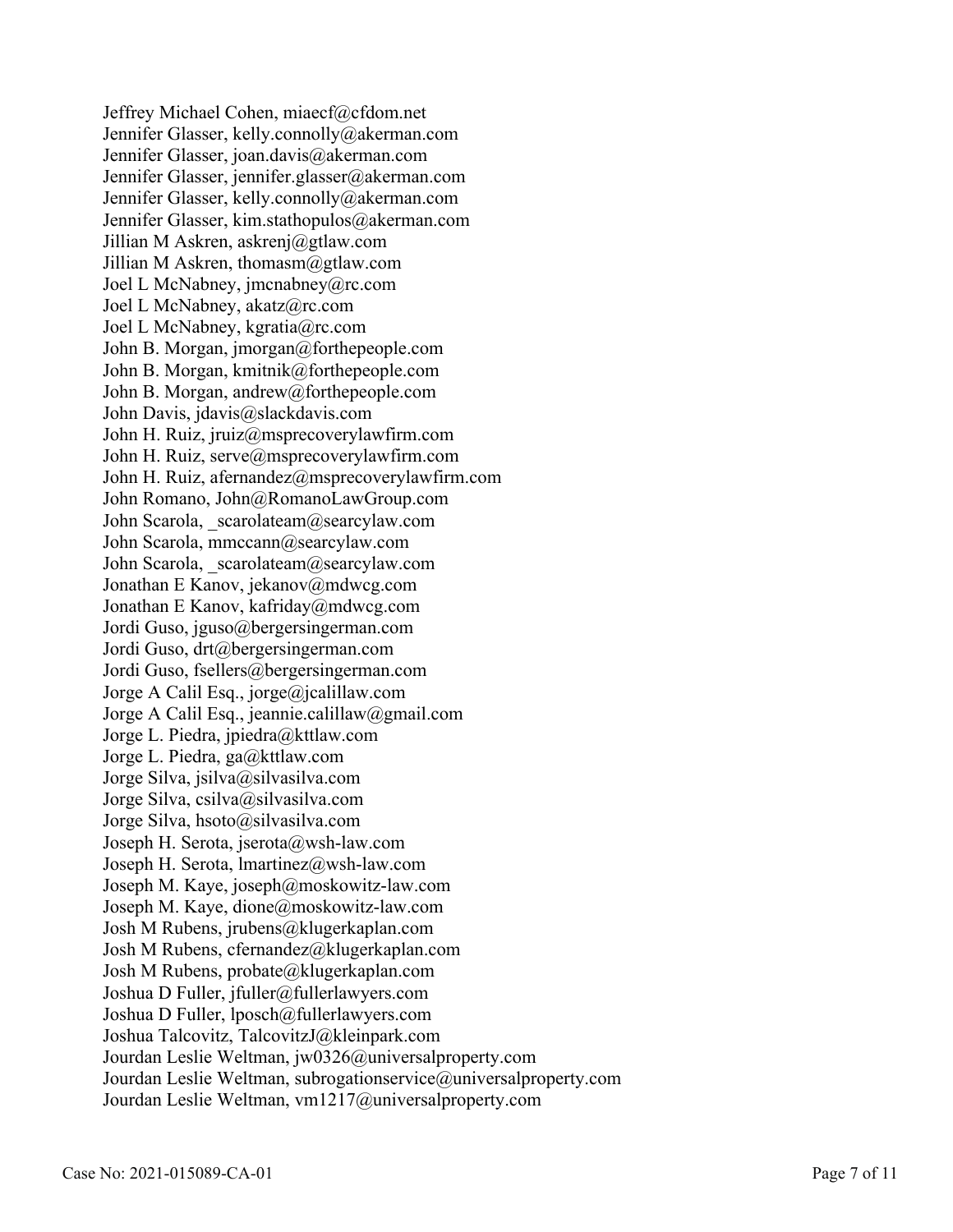Judd G. Rosen, pleadings@goldbergandrosen.com Judd G. Rosen, jgrsecy@goldbergandrosen.com Julia Holden-Davis, JHoldenDavis@gunster.com Julia Holden-Davis, dholland@gunster.com Julian S. Geraci Esq., jgeraci@pbcgov.org Julian S. Geraci Esq., aairey@pbcgov.org Karen B Parker, kparker@kbparkerlaw.com Karen B Parker, ebacker@kbparkerlaw.com Kenneth R Drake, kendrake@dldlawyers.com Kenneth R Drake, viviane@dldlawyers.com Kerry L. Burns, kburns@bergersingerman.com Kerry L. Burns, efile@bergersingerman.com Kimberly C. Hirschman, khirschman@therhlawfirm.com Kimberly C. Hirschman, nramos@therhlawfirm.com Laritza Orozco, Orozcol@kleinpark.com Laura Adams, lauraadams@miamisao.com Lauren E. Morse, laurenm@miamidade.gov Lauren E. Morse, olga1@miamidade.gov Lauren E. Morse, hern@miamidade.gov Lauren Morse, lauren.morse@miamidade.gov Lewis N Jack Jr., LNJ@florida-attorneys.com Lewis N Jack Jr., cmf@florida-attorneys.com Luis Eduardo Suarez, lsuarez@hsmpa.com Luis Eduardo Suarez, filings@hsmpa.com Manual Arteaga-Gomez, aag@grossmanroth.com Marc J. Gottlieb, marc.gottlieb@akerman.com Marc J. Gottlieb, joyce.gutierrez@akerman.com Marc J. Gottlieb, Esq., marc.gottlieb@akerman.com Marc J. Gottlieb, Esq., joyce.gutierrez@akerman.com Marcos Guerrero, mguerrero@rlattorneys.com Maria Corghi, mcorghi@silvasilva.com Maria Corghi, mcorghi@silvasilva.com Mark A Boyle, Eservice@Insurance-Counsel.com Mark A Boyle, MBoyle@Insurance-Counsel.com Mark A Boyle, InsuranceCounsel2050@gmail.com Mark G. Dicowden, eservice@dicowdenlaw.com Mark G. Dicowden, service@dicowdenlaw.com Mark G. Dicowden, mgd@dicowdenlaw.com Mark J. Heise, mheise@hsmpa.com Mark J. Sullivan, sullivanm@kleinpark.com Mark J. Sullivan, piersonj@kleinpark.com Mark J. Sullivan, montanem@kleinpark.com Mark R. Antonelli, mantonelli@gaebemullen.com Mark R. Antonelli, cgreer@gaebemullen.com Mark R. Antonelli, lbeggs@gaebemullen.com Matthew Wildner, mjwildner@mdwcg.com Matthew Wildner, kafriday@mdwcg.com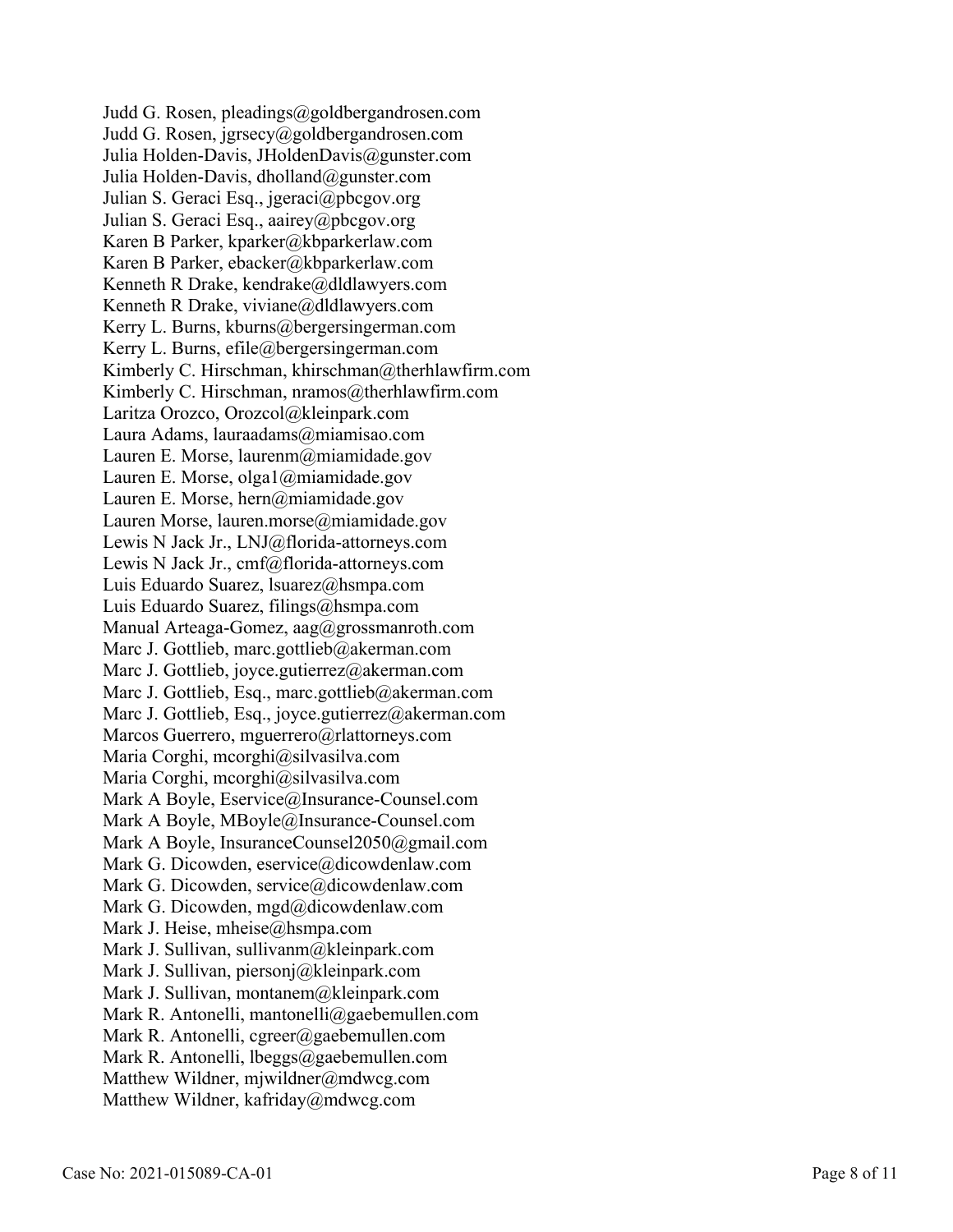Max Cory Rudolf, max.rudolf@akerman.com Max Cory Rudolf, thelma.white@akerman.com Meghan C Moore Moore, meghan.moore@flastergreenberg.com Meghan C Moore Moore, betty.plasencia@flastergreenberg.com Michael A. Hornreich, mhornreich@wwhgd.com Michael A. Hornreich, jmackdanz@wwhgd.com Michael Caballero, mcaballero@hsmpa.com Michael F. Suarez, MFS-KD@kubickidraper.com Michael F. Suarez, mfs@kubickidraper.com Michael I. Goldberg, michael.goldberg@akerman.com Michael I. Goldberg, charlene.cerda@akerman.com Michael I. Goldberg, kimberly.smiley@akerman.com Michael J Thomas, thomasmic@gtlaw.com Michael J Thomas, cordovam@gtlaw.com Michael J Thomas, flservice@gtlaw.com Michael S Hooker, michael.hooker@phelps.com Michael S Hooker, guy.mcconnell@phelps.com Michael S Hooker, renee.hogue@phelps.com Mitchel Chusid, mchusid@ritterchusid.com Mitchel Chusid, karenz@ritterchusid.com Mitchel Chusid, ifeliciano@ritterchusid.com Mustafa Hasan Dandashly, pleadings@goldbergandrosen.com Mustafa Hasan Dandashly, mdandashly@goldbergandrosen.com Mustafa Hasan Dandashly, evelyn@goldbergandrosen.com Oscar E. Marrero, oem@marrerolegal.com Patricia Melville, pmelville@hsmpa.com Paul A. Avron, pavron@bergersingerman.com Paul J. Schwiep, pschwiep@coffeyburlington.com Paul J. Schwiep, yvb@coffeyburlington.com Paul J. Schwiep, service@coffeyburlington.com Paul Jon Layne, playne@silvasilva.com Paul Jon Layne, mromera@silvasilva.com Paul Jon Layne, vramos@silvasilva.com Paul S Singerman, singerman@bergersingerman.com Paul S Singerman, asanchez@bergersingerman.com Paul S Singerman, efile@bergersingerman.com Paul Steven Labiner, Pleadings@PIALawCenter.com Rachel Charys John, rjohn@zdlaw.com Rachel Charys John, rjohn@zdlaw.com Rachel Charys John, rjohn@zdlaw.com Rachel W. Furst, rwf@grossmanroth.com Rachel Wagner Furst, rwf@grossmanroth.com Ralph George Patino, service@patinolaw.com Ralph George Patino, rpatino@patinolaw.com Ralph George Patino, cluna@patinolaw.com Rami Shmuely, pleadings@cmslawgroup.com Rami Shmuely, rshmuely@cmslawgroup.com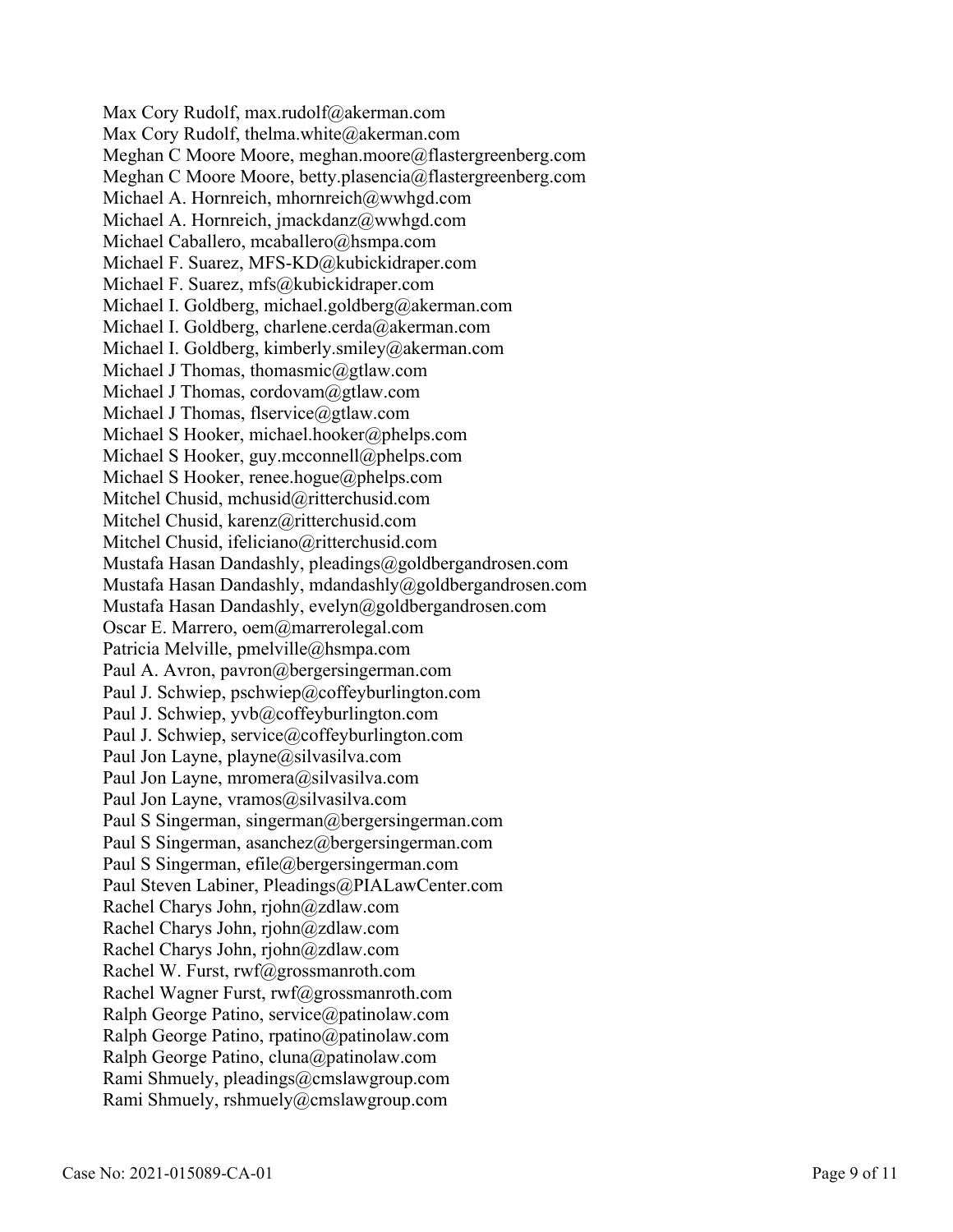Randy M Weber, rmweber@pwdlawfirm.com Randy M Weber, ngarcia@pwdlawfirm.com Ricardo Manoel Martinez-Cid, rmcid@podhurst.com Ricardo Manoel Martinez-Cid, RMCTeam@podhurst.com Ricardo Manoel Martinez-Cid, lbarrington@podhurst.com Robert J Squire, rsquire@rlattorneys.com Robert J Squire, pcarvajal@rlattorneys.com Robert J. Mongeluzzi, rmongeluzzi@smbb.com Robert J. Mongeluzzi, jgoodman@smbb.com Robert J. Mongeluzzi, sdordick@smbb.com Robert L Switkes, Rswitkes@switkeslaw.com Robert L Switkes, paralegal@switkeslaw.com Robert L Switkes, bzappala@switkeslaw.com Robert M Klein, kleinr@kleinpark.com Robert M Klein, piersonj@kleinpark.com Robert M Klein, carrillom@kleinpark.com Rosalyn Lax, rlax@hsmpa.com Ross D. Ginsberg, rginsberg@wwhgd.com Ross D. Ginsberg, dmallqui@wwhgd.com Ruben Honik, ruben@honiklaw.com Ryan A Waton, rwaton@zdlaw.com Ryan J. Yaffa, rjy@grossmanroth.com Ryan M. Charlson, ryan.charlson@csklegal.com Ryan M. Charlson, nicole.kaufman@csklegal.com Ryan Thomas Hopper, hopperr@gtlaw.com Ryan Thomas Hopper, ryan.t.hopper@gmail.com Ryan Thomas Hopper, thomasm@gtlaw.com STEVEN JEFFREY BRODIE, sbrodie@carltonfields.com STEVEN JEFFREY BRODIE, ldelpino@carltonfields.com Sarah Jayne Cohen, sarah.cohen@hoganlovells.com Sarah Jayne Cohen, beth.moon@hoganlovells.com Sarah Jayne Cohen, miamidocketing@hoganlovells.com Scott Andrew Hiaasen, shiaasen@coffeyburlington.com Scott Andrew Hiaasen, lperez@coffeyburlington.com Scott Andrew Hiaasen, service@coffeyburlington.com Scott D. Rembold, srembold@therhlawfirm.com Scott D. Rembold, courtdocs@therhlawfirm.com Sergio L Mendez, sergio@mendezandmendezlaw.com Sergio L Mendez, service@mendezandmendezlaw.com Seth M Lehrman, staff.efile@epllc.com Seth M Lehrman, seth@epllc.com Seth M Lehrman, iris@epllc.com Seth M Schimmel, seth.schimmel@phelps.com Seth M Schimmel, yolanda.vazquez@phelps.com Seth M Schimmel, nicole.marsade@phelps.com Shannon Lyn Nunez del Prado, sdelprado@pwdlawfirm.com Stuart Z Grossman, szg@grossmanroth.com